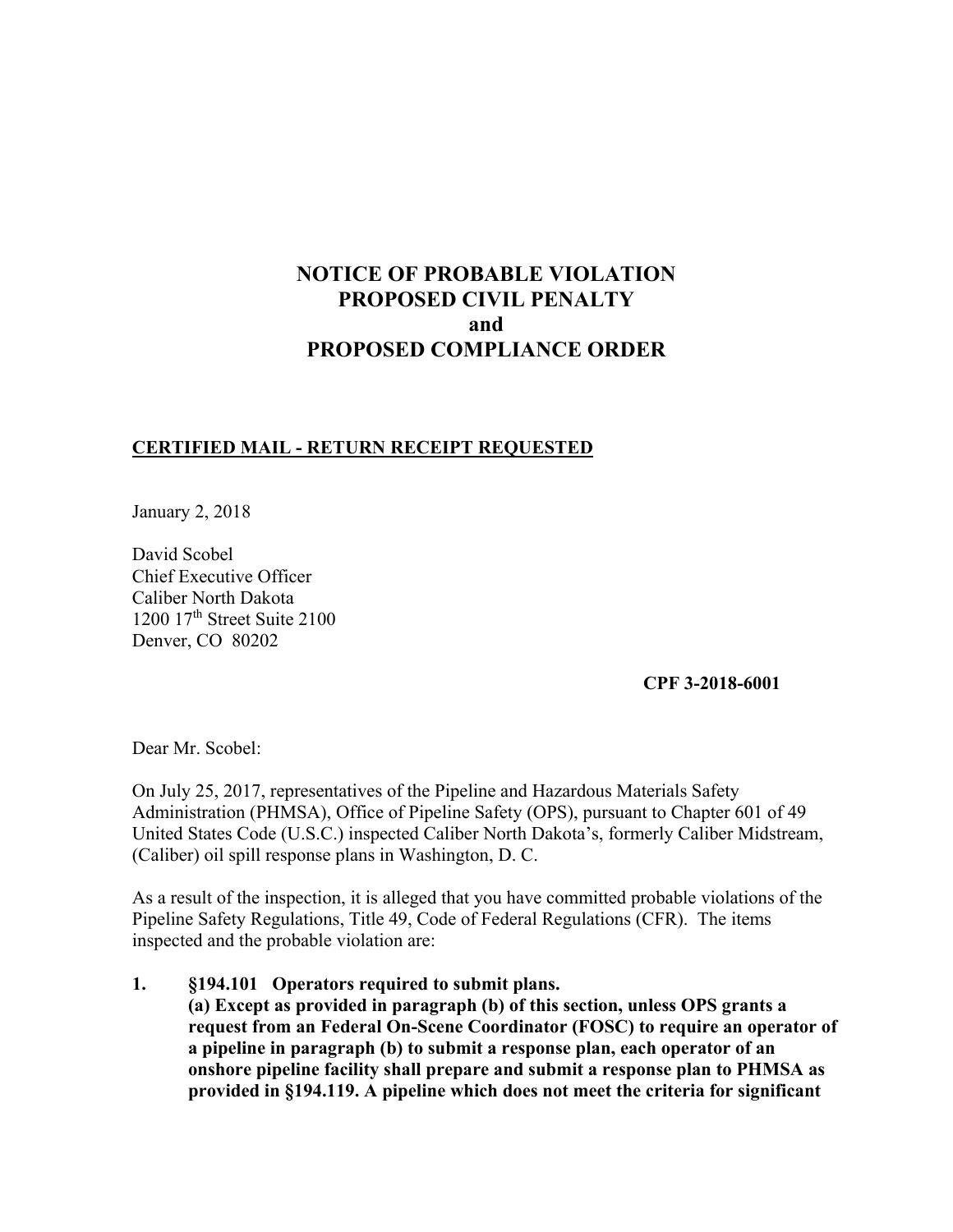**and substantial harm as defined in §194.103(c) and is not eligible for an exception under §194.101(b), can be expected to cause substantial harm. Operators of substantial harm pipeline facilities must prepare and submit plans to PHMSA for review.**

Caliber failed to prepare and submit a response plan to PHMSA as provided in §194.119. Caliber has been operating their oil pipeline known as the Rawson Gathering System for several years as shown in its Annual Reports (Form PHMSA F 7000-1.1) for 2014, 2015, and 2016.

On April 28, 2016, PHMSA received a letter and submission from Jonathan Greiner, President of Basin Safety Consulting, representing Caliber, stating, "Please accept this as Part 1of 2 of our Emergency Response Plan. We are compiling Part 2 and training records and will have them soon to follow."

On June 28, 2016, PHMSA received Part 2, which was an excerpt from Caliber's emergency response plan, from Mr. Greiner. During a review of the submitted documents, it was clear that the submissions were not a response plan compliant with 49 CFR Part 194. On December 12, 2016, PHMSA staff contacted Mr. Greiner via email asking whether a complete plan was submitted to PHMSA and noted, "It appears to be an Operations and Maintenance Manual intended to satisfy 49 CFR 195.402 regulations, however does not contain the appropriate content of Part 194 – "Response Plans for Onshore Oil Pipelines."

Mr. Greiner responded on January 20, 2017, stating, "I believe I sent you a previous version of the document. I am currently out of town, but will get you the updated version as soon as I return." No updated version was submitted. PHMSA staff attempted to contact Mr. Greiner again on March 28, 2017, but received no response.

On July 25, 2017, the matter was referred to the Director, Oil Spill Preparedness and Emergency Support Division for review. The review found that the Rawson pipeline is within one mile of environmentally sensitive areas and drinking water sources. Therefore, Caliber is required to submit a response plan for this pipeline. No response plan has been submitted as of September 20, 2017.

#### Proposed Civil Penalty

Under 49 U.S.C. § 60122 and 49 CFR § 190.223, you are subject to a civil penalty not to exceed \$209,002 per violation per day the violation persists up to a maximum of \$2,090,022 for a related series of violations. For violations occurring prior to November 2, 2015, the maximum penalty may not exceed \$200,000 per violation per day, with a maximum penalty not to exceed \$2,000,000 for a related series of violations. The Compliance Officer has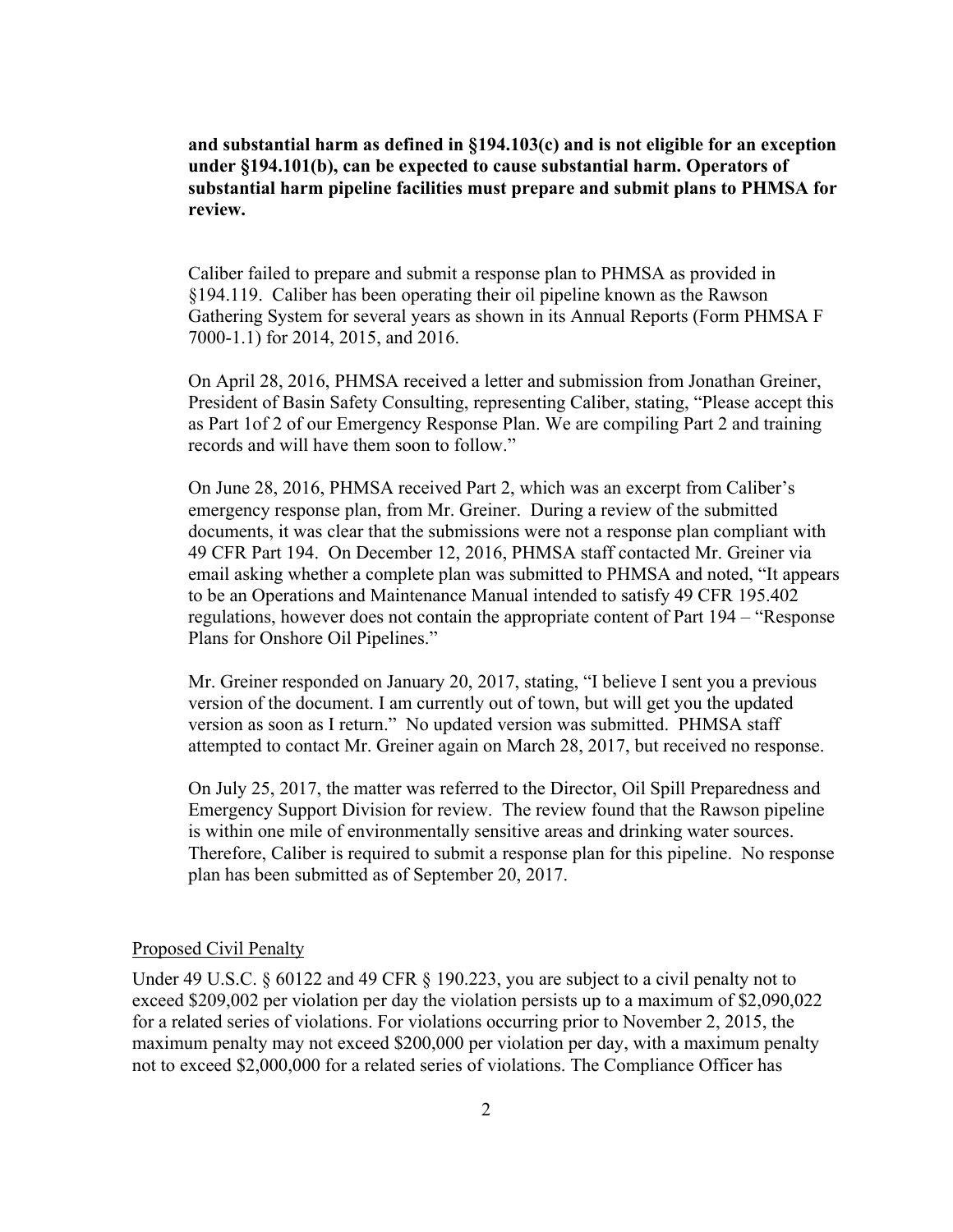reviewed the circumstances and supporting documentation involved in the above probable violation and has recommended that you be preliminarily assessed a civil penalty of \$19,000.

#### Proposed Compliance Order

With respect to item 1 pursuant to 49 U.S.C. § 60118, the Pipeline and Hazardous Materials Safety Administration proposes to issue a Compliance Order to Caliber Midstream, LLC. Please refer to the *Proposed Compliance Order*, which is enclosed and made a part of this Notice.

#### Response to this Notice

Enclosed as part of this Notice is a document entitled *Response Options for Pipeline Operators in Compliance Proceedings*. Please refer to this document and note the response options. All material you submit in response to this enforcement action may be made publicly available. If you believe that any portion of your responsive material qualifies for confidential treatment under 5 U.S.C. 552(b), along with the complete original document you must provide a second copy of the document with the portions you believe qualify for confidential treatment redacted and an explanation of why you believe the redacted information qualifies for confidential treatment under 5 U.S.C. 552(b).

Following the receipt of this Notice, you have 30 days to submit written comments, or request a hearing under 49 CFR § 190.211. If you do not respond within 30 days of receipt of this Notice, this constitutes a waiver of your right to contest the allegations in this Notice and authorizes the Associate Administrator for Pipeline Safety to find facts as alleged in this Notice without further notice to you and to issue a Final Order. If you are responding to this Notice, we propose that you submit your correspondence to my office within 30 days from receipt of this Notice. This period may be extended by written request for good cause.

In your correspondence on this matter, please refer to **CPF 3-2018-6001** and, for each document you submit, please provide a copy in electronic format whenever possible.

Sincerely,

Allan C. Beshore Director, Central, OPS Pipeline and Hazardous Materials Safety Administration

Enclosures: *Proposed Compliance Order Response Options for Pipeline Operators in Compliance Proceedings*